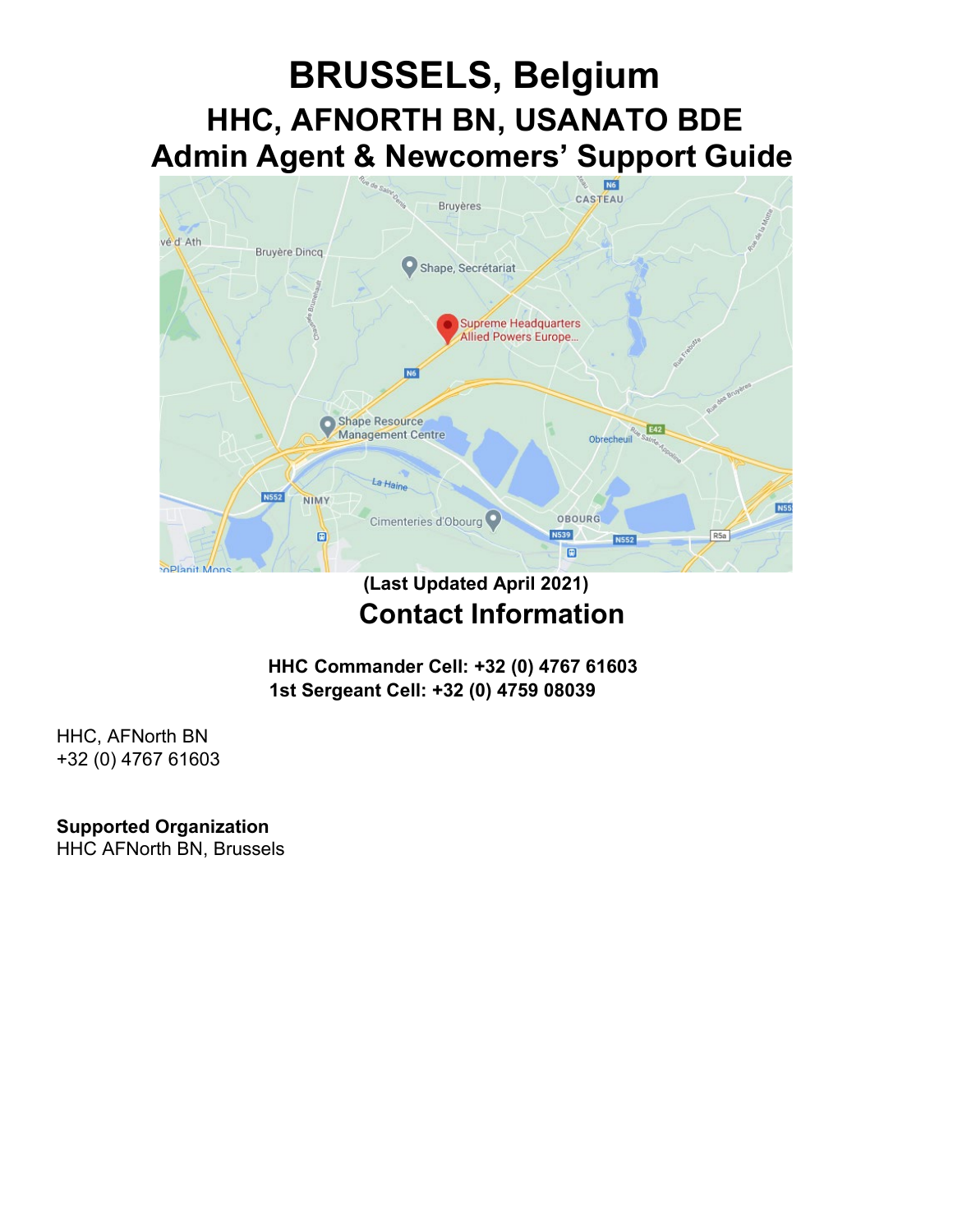

## **Welcome to HHC, AFNORTH Brussels, Belgium**



Congratulations on your assignment to Headquarters and Headquarters Company, Allied Forces North Battalion, United States Army NATO Brigade. We take great pleasure and pride in welcoming you to Belgium. You have joined a unique unit with a variety of mission sets. We are a unit focused on supporting the Alliance, either directly due to duty position or indirectly by supporting NATO billeted Soldiers.

Our unit is spread across two countries and three different locations. We have the honor of being a part of the only Adjutant General Brigade in the US Army. This is not only a great unit to interact with and see our NATO partners, but also a perfect location for travel through Europe. Our goal is to see you integrated within the unit and community. Our unit boasts a variety of military occupational specialties (MOSs) and areas of concentrations (AOCs). This diverse composition allows, our unit to contribute heavily to NATO daily operations and the local community.

First, we want to ensure that your PCS is as smooth as possible and that you are prepared for the unique experience of life in Belgium. In this welcome packet you will find, the company command team contact information, point of contacts within the unit for new arrivals, a welcome packet from SHAPE and USAG Benelux, other pertinent websites, and contact information for our SFRG.

Begin preparing yourself now for the Belgian experience. Year round you will find things to do and see in Belgium alone. The uniqueness of this country cannot be understated. Start your research now to ensure a safe journey for you and your family. We recommend that you and your family get a standard passport in addition to an official passport prior to leaving the United States to facilitate personal travel to the many countries near Belgium. Once again, welcome to the HHC Head Hunters Family!

| <b>Command Team</b> |                       |  |  |
|---------------------|-----------------------|--|--|
| Company             | DSN: 314-423-3657     |  |  |
| Command             |                       |  |  |
| er                  | Cell: +32(0)476761603 |  |  |
| Company             | DSN: 314-423-3656     |  |  |
| First               |                       |  |  |
| Sergeant            | Cell: +32(0)475908039 |  |  |
|                     |                       |  |  |

| <b>Inbound POCs</b> |                   |                                                                                |  |
|---------------------|-------------------|--------------------------------------------------------------------------------|--|
| Training<br>Room    | DSN: 314-423-8102 | HHC Distro Email: usarmy.shape.hq-usanato-<br>bde.mesq.afnorth-bn-hhc@mail.mil |  |
|                     | DSN: 314-423-8165 |                                                                                |  |

| <b>SFRG Facebook Link</b> |                                                                             |  |  |
|---------------------------|-----------------------------------------------------------------------------|--|--|
| HHC,                      |                                                                             |  |  |
|                           | AFNORTH   https://m.facebook.com/groups/2636017193343627?group_view_referre |  |  |
| Group                     | r=search                                                                    |  |  |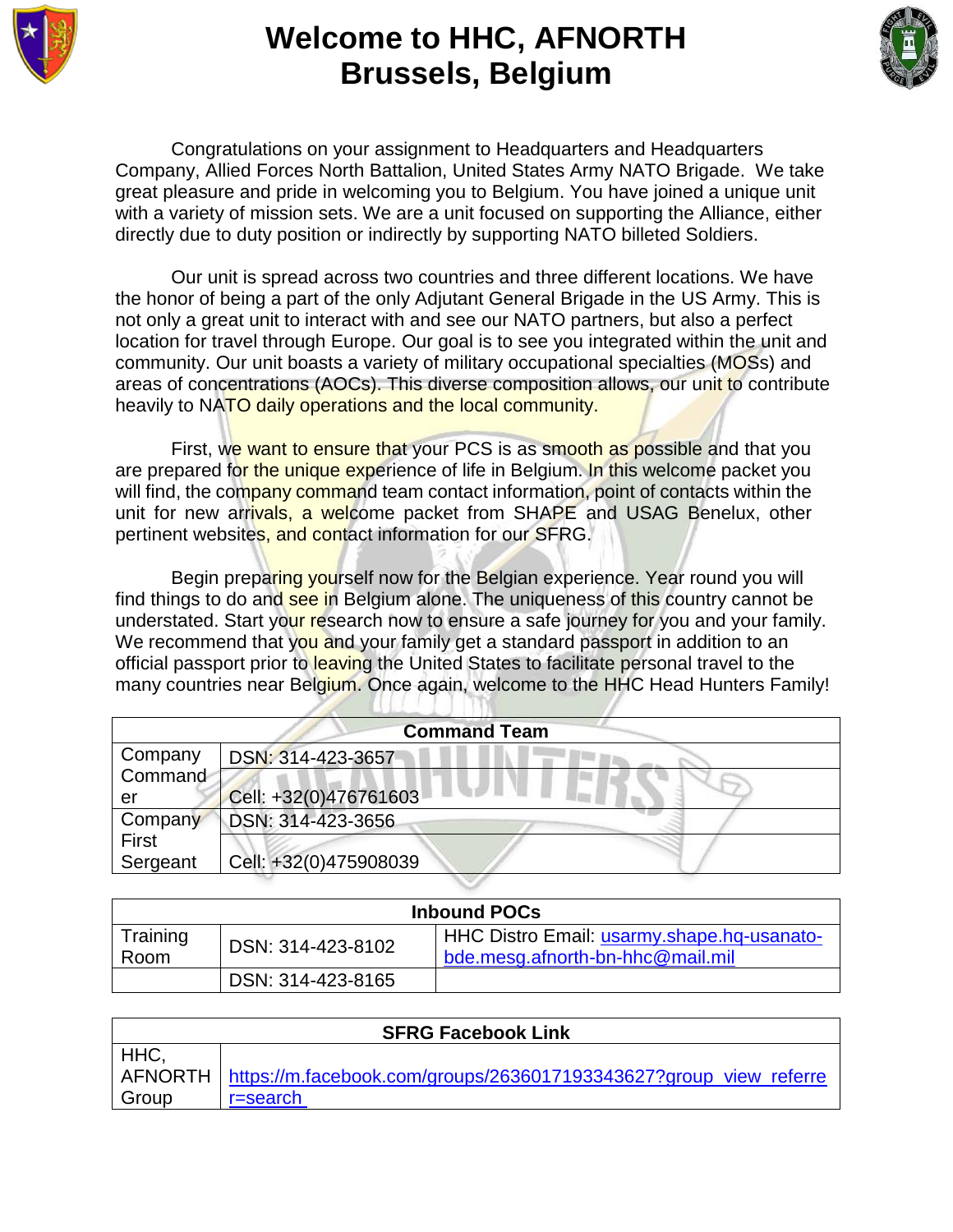#### **In-Processing/Out-Processing**

You should start by visiting the USAG Benelux Website at **Brussels Site and** [Sterrebeek Annex Virtual In-processing :: U.S. Army Garrison Benelux](https://home.army.mil/benelux/index.php/my-fort/newcomer-orientation/welcome-belgium/brussels-and-sterrebeek-virtualinprocessing) or [https://home.army.mil/benelux/index.php/my-fort/newcomer-orientation/welcome](https://home.army.mil/benelux/index.php/my-fort/newcomer-orientation/welcome-belgium/brussels-and-sterrebeek-virtualinprocessing)[belgium/brussels-and-sterrebeek-virtualinprocessing.](https://home.army.mil/benelux/index.php/my-fort/newcomer-orientation/welcome-belgium/brussels-and-sterrebeek-virtualinprocessing) This website will guide you through the day by day in-processing for USAG Benelux Brussels and has an extensive newcomers guide which covers information on:

**Hospitals/Tricare/Dental ID Cards POV Registration Banking/ Finance Housing School/Child Care US Mail ASC Programs and Services** including: spouse employment, Equal Opportunity,

SHARP, and Army Continuing Education Programs

#### **Company SFRG**

Soldier and Family Readiness are both integral to the success of our Army and unit. HHC SFRG is here to assist families with the transition to this challenging and rewarding OCONUS assignment. As you prepare to PCS please have your spouse reach out to the HHC SFRG, so we can integrate your family with our families.

Facebook Page: HHC, AFNORTH Facebook group at [https://m.facebook.com/groups/2636017193343627?group\\_view\\_referrer=search](https://m.facebook.com/groups/2636017193343627?group_view_referrer=search )

#### **Training**

HHC, AFNORTH will facilitate all United States Army required training through monthly ranges and quarterly AR350-1 training. There is an indoor rifle range on Chievres Airbase where we will conduct all ranges. Other training opportunities are available through NATO and the United States Army. Funding NATO training is split with NATO funding school costs and transportation and the US funding meals and incidentals. The AFNORTH Schools NCO in the S3 Section will coordinate all professional military education. Please take advantage of other schools as they become available.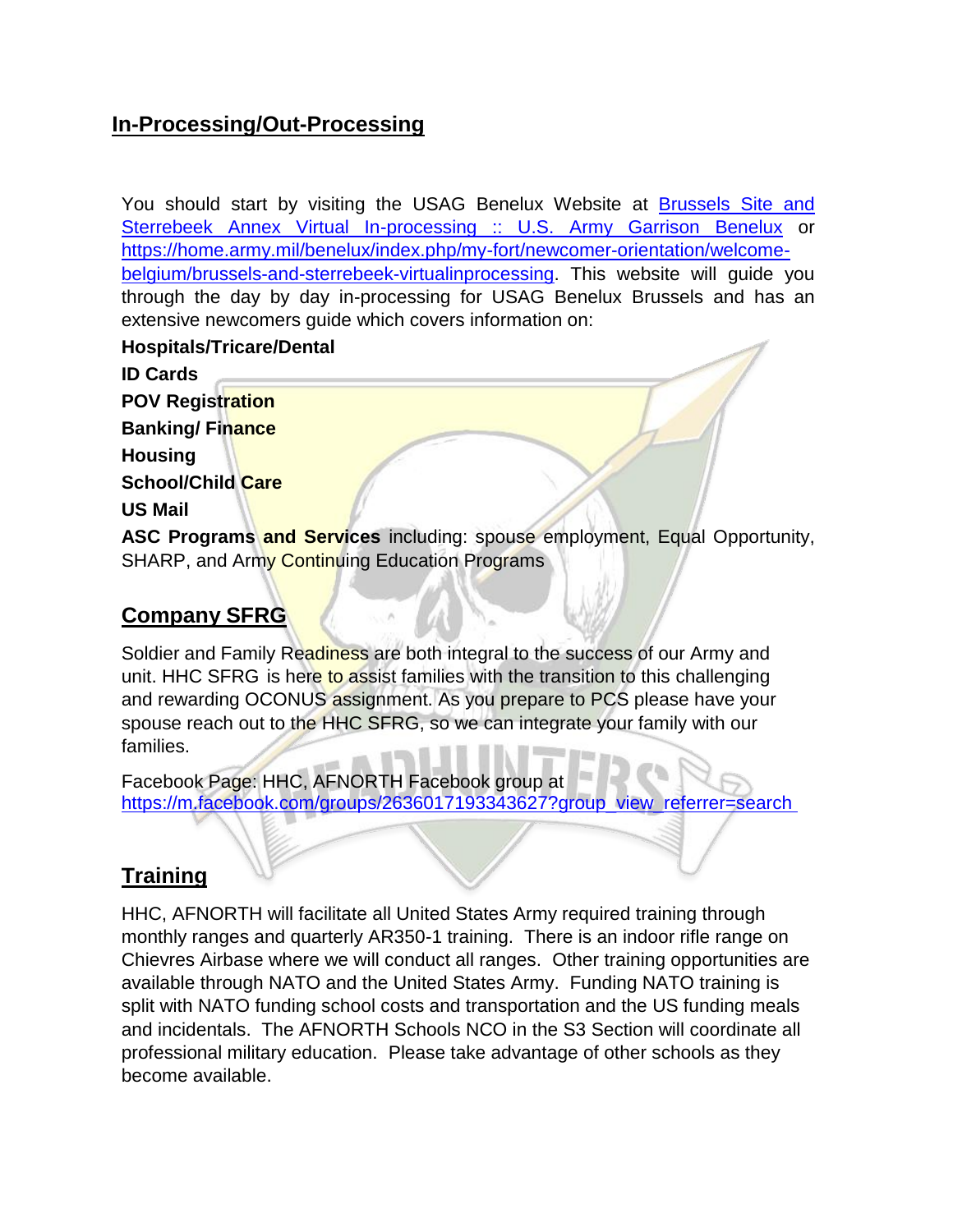#### **Clearances**

US issued security clearances are transferable to their equivalent level in NATO. HHC, AFNORTH S2 will start the process for transferring your US security clearance to NATO, and they handle all other US security clearance requests and updates while you're assigned to NATO.

#### **IT Support**

HHC, AFNORTH provides a NIPR computer lab and will support all NIPR issued computers. However, NATO Communications Information Agency (NCIA) will support all NATO issued computers and devices. AFNORTH S6 can be reached at +32 65 44 8472.

#### **UCMJ Authority**

While serving in **NATO**, you are still subject to the UCMJ and are still required to maintain all standards of the United States Army. The HHC, AFNORTH Commander has summarized and Company Grade Article 15 Authority, while the AFNORTH BN Commander has Field Grade Article 15 Authority. The USANATO BDE Commander has Summary Court Martial Convening Authority and the Commanding General 21<sup>st</sup> Theater Sustainment Command (TSC) has General Martial Convening Authority.

#### **Supply Requests**

Hand Receipts are maintained at HHC, AFNORTH supply and they can coordinate for drawing of additional equipment as needed. Please let us know what additional supplies you might need to accomplish your mission. HHC Supply Sergeant can be reached at +32 65 44 8191.

#### **Passport and VISA Services**

The US State Department operates an embassy out of Brussels that can facilitate all passport and VISA services for US Citizens and Green Card holders. Additionally, SHAPE has a passport office located in Building 253. They can be reached at +32 65 32 6294 and their website is at [Passport Services :: U.S. Army Garrison Benelux](https://home.army.mil/benelux/index.php/about/Garrison/directorate-human-resources/military-personnel-division/passportvisa) or [https://home.army.mil/benelux/index.php/about/Garrison/directorate-human](https://home.army.mil/benelux/index.php/about/Garrison/directorate-human-resurces/military-personnel-division/passportvisa)[resurces/military-personnel-division/passportvisa](https://home.army.mil/benelux/index.php/about/Garrison/directorate-human-resurces/military-personnel-division/passportvisa)